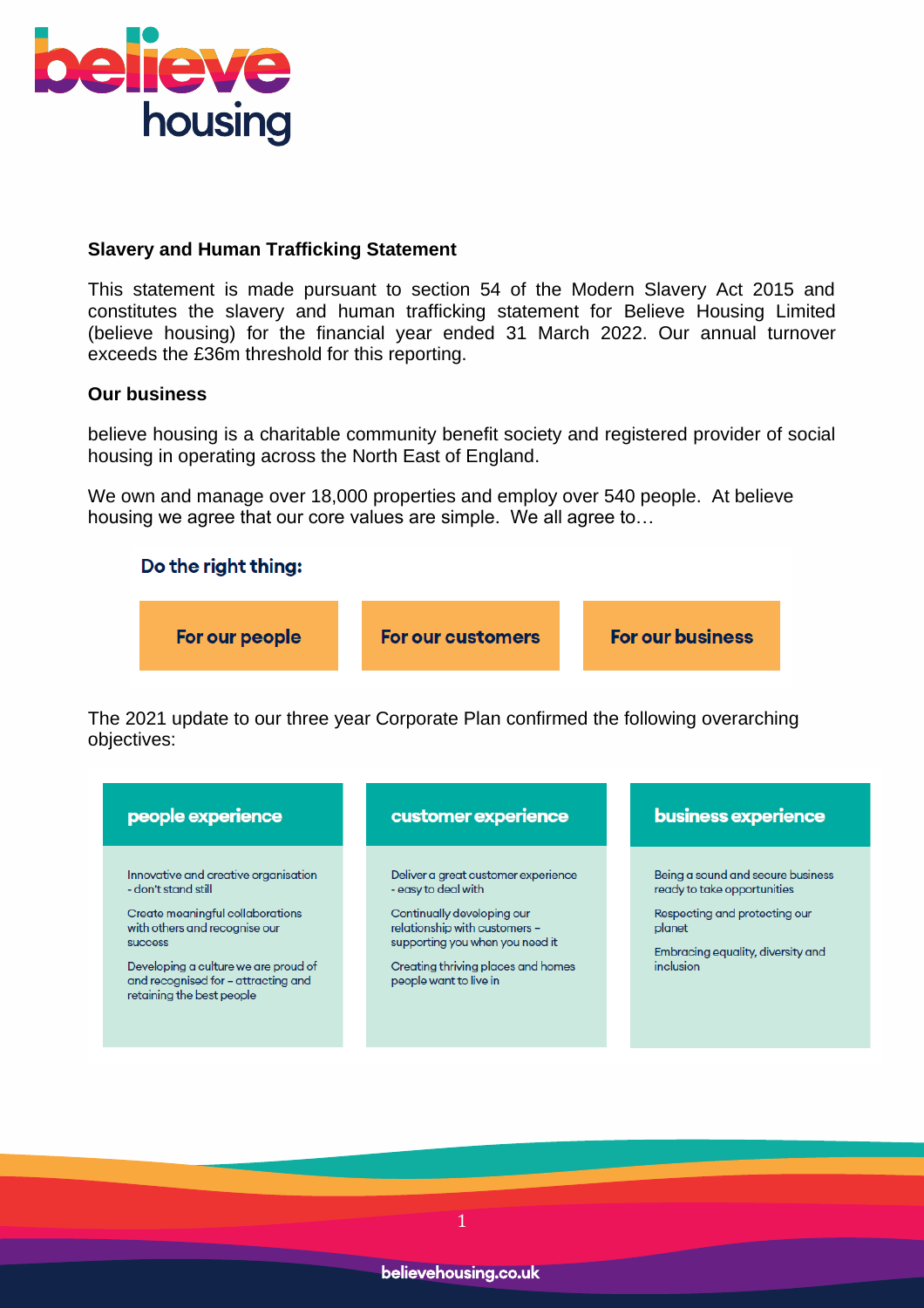

### **Our policies relating to slavery and human trafficking**

"We believe in life without barriers" is our vision and to achieve this we operate our business to the highest moral and ethical standards.

We are committed to the principles of the Modern Slavery Act and recognise we have a responsibility to do our utmost to tackle modern slavery and human trafficking. We take a zero-tolerance approach to human trafficking and slavery throughout our business.

Our safeguarding policy highlights that modern slavery is a form of abuse and must be dealt with as such. Our policy clearly sets out the roles and responsibilities for all staff across the organisation to deal with concerns or disclosures of abuse (including modern slavery). All staff are required to read this policy and there is a training programme in place for all relevant teams across the organisation. We have a number of safeguarding leads across the business to support staff and ensure that the correct procedures are followed. We also have a Safeguarding Coordinator who supports the safeguarding leads and coordinates our safeguarding efforts across the business.

Our tenancy management policy sets out that regular tenancy visits are undertaken which aim to ensure that tenants are adhering to their tenancy agreement. This includes that the legal tenant and their household are living in the property and that it is not being used for illegal purposes (for example modern slavery).

We employ over 540 staff and recognise the potential for slavery and human trafficking to affect employees across the business. We have robust policies and procedures in place to ensure employees are treated with dignity and respect and support our approach to equality, diversity and inclusion. Our employee code of conduct, which all staff must sign up to, requires compliance with all relevant legislation, which includes the Modern Slavery Act

We have a specific policy in relation to whistleblowing which, whilst not focussing specifically on modern slavery and human trafficking, sets out the process by which concerned employees and Board Members can report any concerns of wrongdoing involving the organisation or its staff.

#### **Our commercial properties**

We have a small number of commercial units in our housing estates which are let to businesses. Our commercial tenancy agreements include a covenant that the tenant must adhere to lawful use of the property. This is monitored through annual inspections of the properties and if any unlawful business (including human trafficking or slavery) is

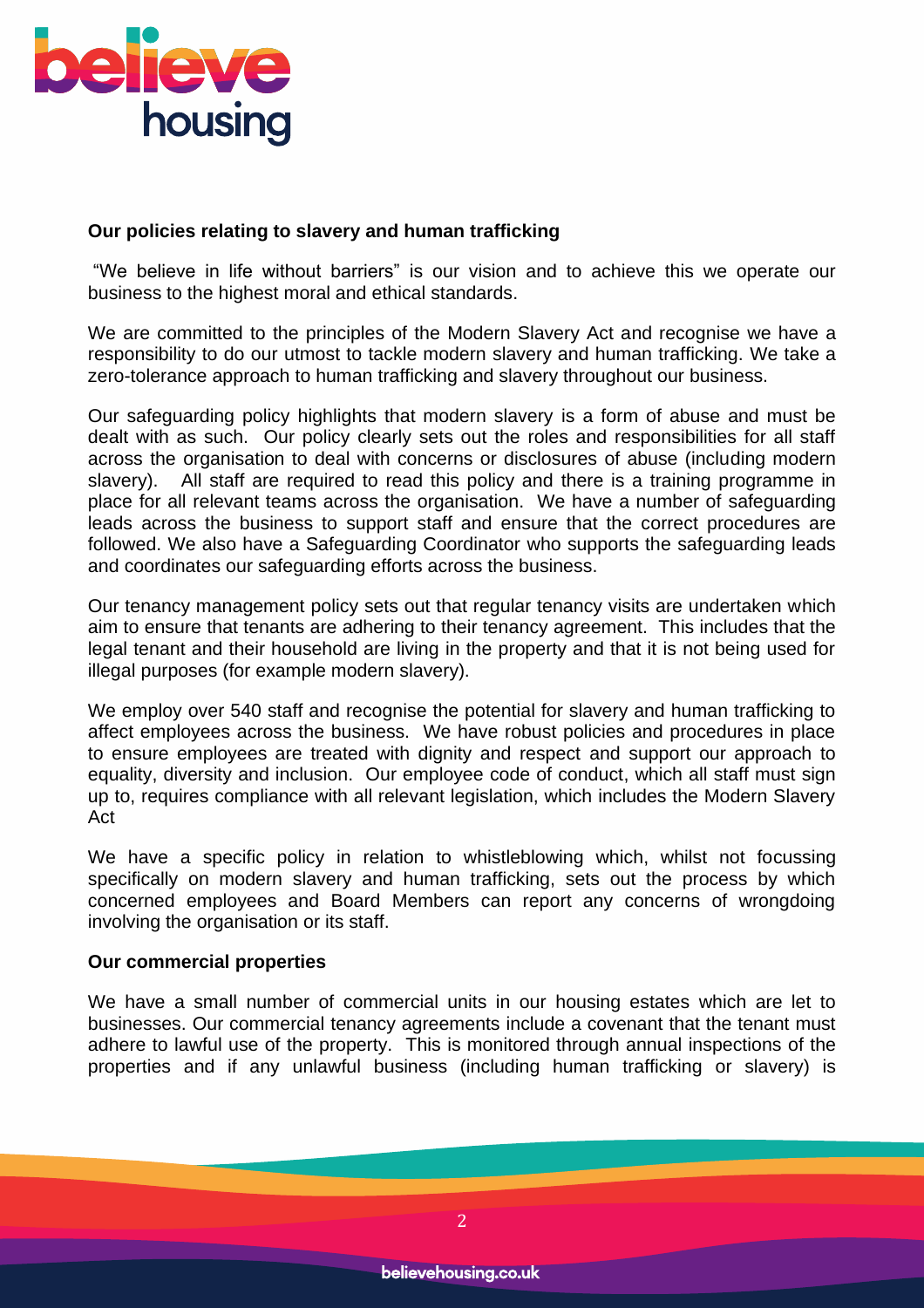

suspected, the police are notified. Where any suspicions of illegal activity are proven the necessary legal steps would be taken to terminate the lease.

Our Commercial Property Team have all received safeguarding training.

# **Our supply chains**

We procure a wide range of goods and services through a varied supply chain, including:

- Property related services and materials, including development of new homes
- Facilities management services
- IT and digital equipment
- Professional services
- Office services, equipment and supplies
- **Utilities**
- Housing management services and supplies

Our central procurement team supports the business, using category management processes and procedures to provide a robust framework for both procurement activities and contract management arrangements. Our category managers work closely with their assigned parts of the business ensure appropriate contracts are in place for the provision of required goods and services and that contracts are managed to ensure required performance is delivered. This is the main mitigation in addressing modern slavery in our supply chain.

We work with a wide range of suppliers, some of whom subcontract work to other suppliers. Some of our suppliers also utilise recruitment agencies to supply temporary or permanent staff. We work closely with our suppliers to ensure they are aware that we expect them to meet our minimum standards and comply with all local and national laws and regulations, including the Modern Slavery Act.

# **Due diligence processes for slavery and human trafficking**

We require all potential new suppliers to complete an equality, diversity and inclusion selfassessment to confirm their compliance with relevant national and international legislation. We require all suppliers to match our commitment to equality, diversity and inclusion in